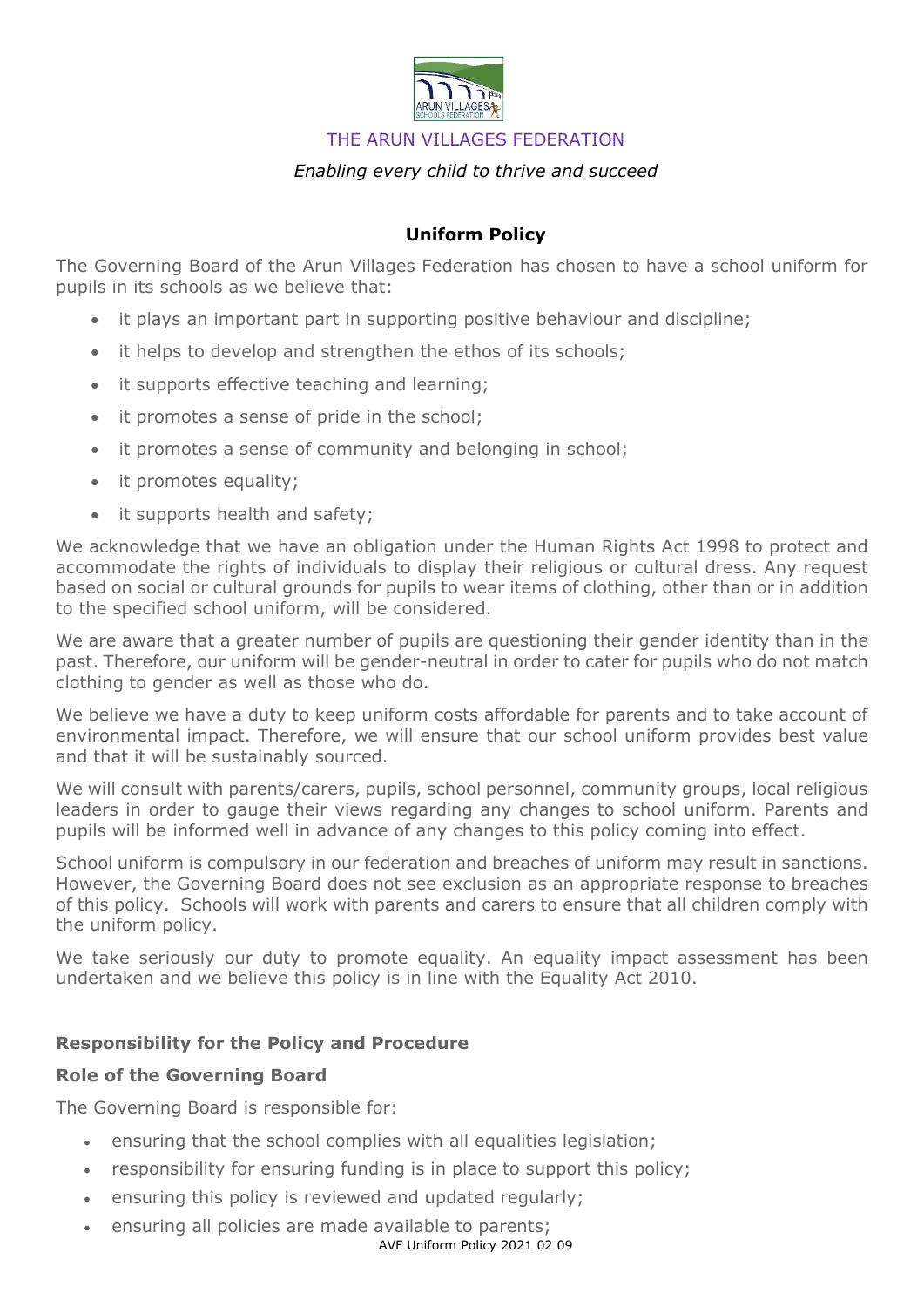- reviewing the effectiveness of this policy with the Governing Body
- the effective implementation, monitoring and evaluation of this policy.

## **Role of the Headteacher**

The Headteacher will:

- ensure all school personnel, pupils and parents are aware of and comply with this policy;
- ask all staff to report any pupil who does not comply with this policy;
- write to parents of pupils not complying with this policy asking for their support before any further sanctions are imposed
- impose sanctions for non-compliance with school uniform;
- process any complaints received in the appropriate way as stated in the school's complaints policy;
- report to the Governing Body the number of pupils who abuse this policy;
- monitor the effectiveness of this policy by speaking with pupils, school personnel, parents and governors;
- regularly report to the Governing Body on the success and development of this policy.

# **Role of School Personnel**

School personnel will:

- comply with all aspects of this policy;
- report any pupil who does not comply with this policy;
- implement the school's equalities policy and schemes;
- report and deal with all incidents of discrimination;

### **Role of Pupils**

Pupils will:

• be aware of and comply with this policy by wearing correct uniform;

### **Role of Parents/Carers**

Parents/carers are responsible for:

- ensuring their children wear school uniform at all times;
- ensuring that their children's uniform is clearly named;
- work with the school if their child is not wearing the correct uniform;
- sharing their views during periodic surveys conducted by the school;
- share with the school any problems they may have regarding school uniform.

### **Hairstyles**

Children should not have extreme hairstyles at school, e.g. shaved logos or dyed hair. Parents will be notified if a child's hairstyle is inappropriate and the style should be grown out. Children with long hair must wear it tied back for hygiene and health and safety reasons.